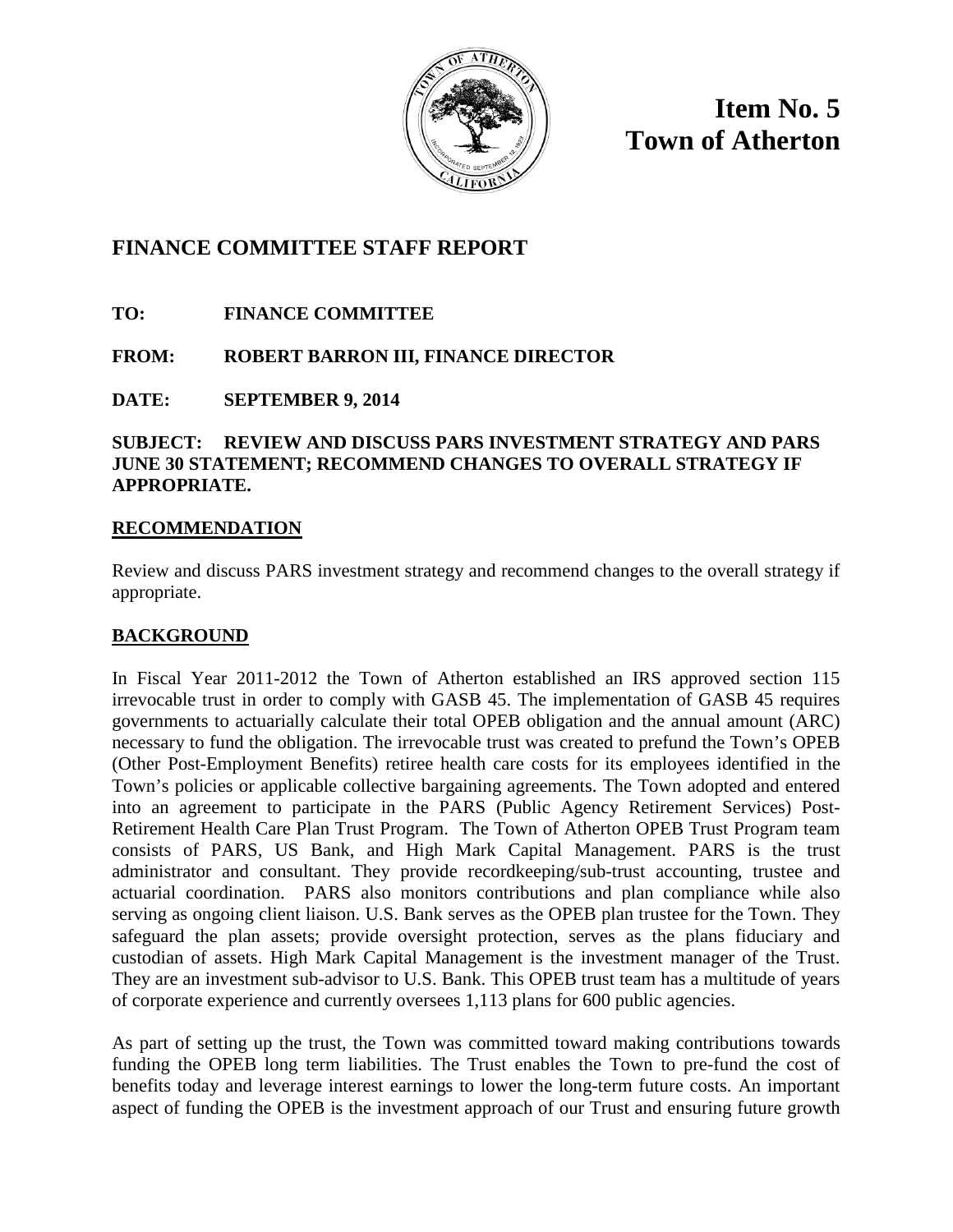# **REVIEW AND DISCUSS PARS INVESTMENT STRATEGY AND PARS JUNE 30 STATEMENT; RECOMMEND CHANGES TO OVERALL STRATEGY IF APPROPRIATE September 9, 2014 Page 2 of 3**

of the contributions. Unlike CalPERs where we don't control investments, with PARS it is akin to the CalPERs approach. PARS allows our agency to structure investment options to meet the program goals. The PARS OPEB Trust provides fiduciary protection and investment flexibility on strategy and risk tolerance. The Town is allowed to select its own investment approach and upon the creation of the Trust, selected the Discretionary Investment Approach. This approach allows the Town to direct the Trustee to invest the Assets of the Town's account to one of the available investment strategies. Through High Market Capital we have several PARS diversified investment strategy options to choose from:

| <b>Conservative</b>          |
|------------------------------|
| <b>Moderate Conservative</b> |
| <b>Moderate</b>              |
| <b>Balanced</b>              |
| <b>Capital Appreciation</b>  |

During the adoption of the Trust, the City Council selected the investment strategy of Moderate Index Plus. The investment objective of this strategy is to provide current income and moderate capital appreciation. The allocation of assets includes the following:

| <b>Moderate Index PLUS</b> | <b>Asset Allocation Percentage</b> |
|----------------------------|------------------------------------|
| <b>Equity</b>              | $40 - 60\%$                        |
| <b>Fixed Income</b>        | $40 - 60\%$                        |
| Cash                       | $0 - 20%$                          |

The goal of the Town's investment plan is to produce sufficient long-term returns that will lead to adequate assets to pay the present and future obligations of OPEB benefits to retirees. The plan allocates its assets with a strategic long-term outlook with the understanding that varying levels of investment risk generally produce promising returns. The Town's current long-term average target rate of return is set at 6.0%

With the PARS OPEB Trust over the past two fiscal years, Council has taken significant steps to reduce the Town's OPEB Actuarial Accrued Liability of \$7,724,868. The Town made an initial contribution to the Trust of \$1,299,316 in FY 2012-2013, and an additional \$2,000,000 in Fiscal Year 2013-2014. The total contributions and earnings net of trust expenses of \$11,264 to PARS, the Town OPEB Trust Balance as of June 30, 2014 is as follows:

# Moderate Index PLUS Investment Strategy

| <b>Initial Net OPEB</b><br>Contribution | <b>Additional</b><br><b>Contributions</b> | <b>Trust Earnings</b> | <b>Ending Balance as of</b><br><b>June 30, 2014</b> |
|-----------------------------------------|-------------------------------------------|-----------------------|-----------------------------------------------------|
| \$1,299,316                             | \$2,000,000                               | \$214,150             | \$3,513,466                                         |
|                                         |                                           |                       |                                                     |

*Attached is also the PARS annual account report for the Trust from the period 7/1/2013 to 6/30/2014*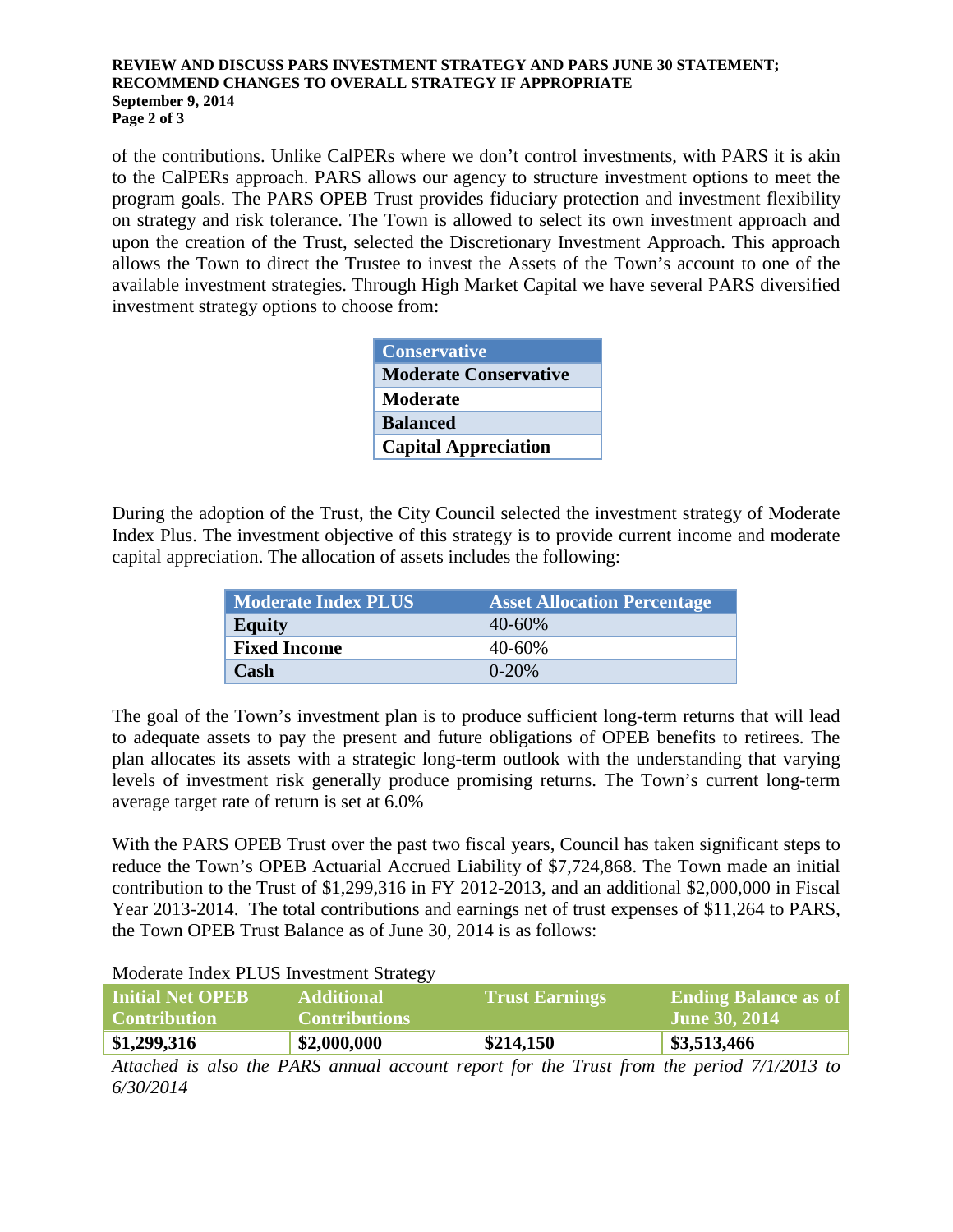# **REVIEW AND DISCUSS PARS INVESTMENT STRATEGY AND PARS JUNE 30 STATEMENT; RECOMMEND CHANGES TO OVERALL STRATEGY IF APPROPRIATE September 9, 2014 Page 3 of 3**

The OPEB PARS Trust has earned \$214,150 since inception and it equates to about a 6.5% return. The Moderate Index PLUS investment strategy the Council elected has met the goal target rate of return of 6% for our program plan. The Town core strategy of financial stability is at the forefront in the consideration of paying down long-term liabilities. In July 2014, the Council authorized an additional contribution of \$1,020,000 toward the OPEB PARS Trust. The total contributions made toward the Trust are the following:

| As of 7/1/2012                                       |                 |
|------------------------------------------------------|-----------------|
| <b>Active Employees</b>                              | \$1,832,176     |
| Retirees Spouses                                     | \$5,892,692     |
| <b>Accrued Actuarial Liability (AAL)</b>             | \$7,724,868     |
| Prior Town Contribution to PARS Trust FY 12/13       | (\$1,299,316)   |
| Contribution Towards PARS Trust FY 13/14             | $(\$2,000,000)$ |
| <b>ERAF Contribution FY 14/15</b>                    | (\$1,020,000)   |
| <b>Estimated Unfunded Actuarial Liability Amount</b> | \$3,405,552     |

# **FINDINGS | ANALYSIS**

The Moderate Index PLUS investment strategy is yielding the required returns based on plan objectives and follows the Council adopted investment strategy. The Finance Committee can discuss whether or not the strategy is aggressive enough. If the Committee feels it is not then if appropriate can make a recommendation to the Council to change the investment strategy for the OPEB Trust. Attached for the Committee review are the different investment strategies that the Town can choose from to invest OPEB contributions.

# **FISCAL IMPACT**

None

**ATTACHMENT** PARS-Town of Atherton OPEB Statement PARS Diversified Portfolio Investment Strategies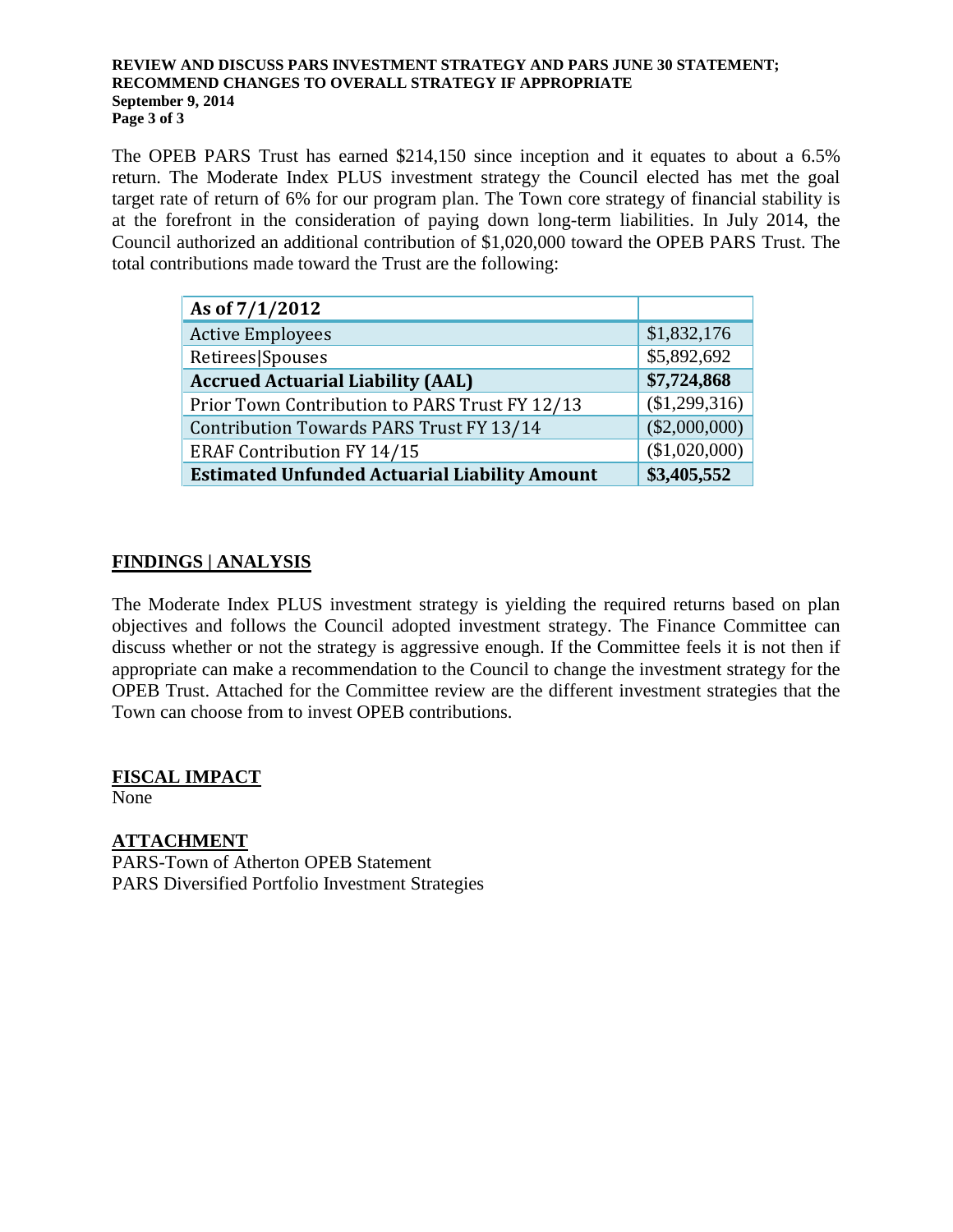

# **TOWN OF ATHERTON PARS GASB 45 Program**

**Annual Account Report for the Period**  $7/1/2013$ 6/30/2014 to

Robert Barron III **Finance Director** Town of Atherton 91 Ashfield Road Atherton, CA 94027

| <b>Account Summary</b>       |                                                      |                      |              |                 |                      |              |                                             |
|------------------------------|------------------------------------------------------|----------------------|--------------|-----------------|----------------------|--------------|---------------------------------------------|
| Source                       | <b>Beginning</b><br><b>Balance as of</b><br>7/1/2013 | <b>Contributions</b> | Earnings     | <b>Expenses</b> | <b>Distributions</b> | Transfers    | Ending<br><b>Balance</b> as of<br>6/30/2014 |
| <b>Employer Contribution</b> | \$1,298,993.11                                       | \$2,131,844.15       | \$224,609.29 | \$11,264.35     | \$130,716.10         | \$0.00       | \$3,513,466.10                              |
| <b>Totals</b>                | \$1,298,993.11                                       | \$2,131,844.15       | \$224,609.29 | \$11,264.35     | \$130,716.10         | <b>SO.00</b> | \$3,513,466.10                              |

# **Investment Selection**

Moderate Index PLUS

# **Investment Objective**

The dual goals of the Moderate Strategy are growth of principal and income. It is expected that dividend and interest income will comprise a significant portion of total return, although growth through capital appreciation is equally important. The portfolio will be allocated between equity and fixed income investments.

# **Investment Return**

|       |         |        |              | Annualized Return |                     |                       |
|-------|---------|--------|--------------|-------------------|---------------------|-----------------------|
| Month | -Months | 1-Year | Years        | Vears             | 10-Years            | <b>Inception Date</b> |
| 1.02% | 2.94%   | 10.23% | N/A<br>----- | N/A               | N/A<br>------------ | 6/24/2013             |

Information as provided by US Bank, Trustee for PARS; Not FDIC Insured; No Bank Guarantee; May Lose Value

Past Performance does not guarantee future results. Performance returns may not reflect the deduction of applicable fees, which could reduce returns. Information is deemed reliable but may be subject to change.

Investment Return: Annualized rate of return is the return on an investment over a period other than one year multiplied or divided to give a comparable one-year return. Inception Date: Plans inception date

4350 Von Karman Ave., Suite 100, Newport Beach, CA 92660 800.540.6369 Fax 949.250.1250 www.pars.org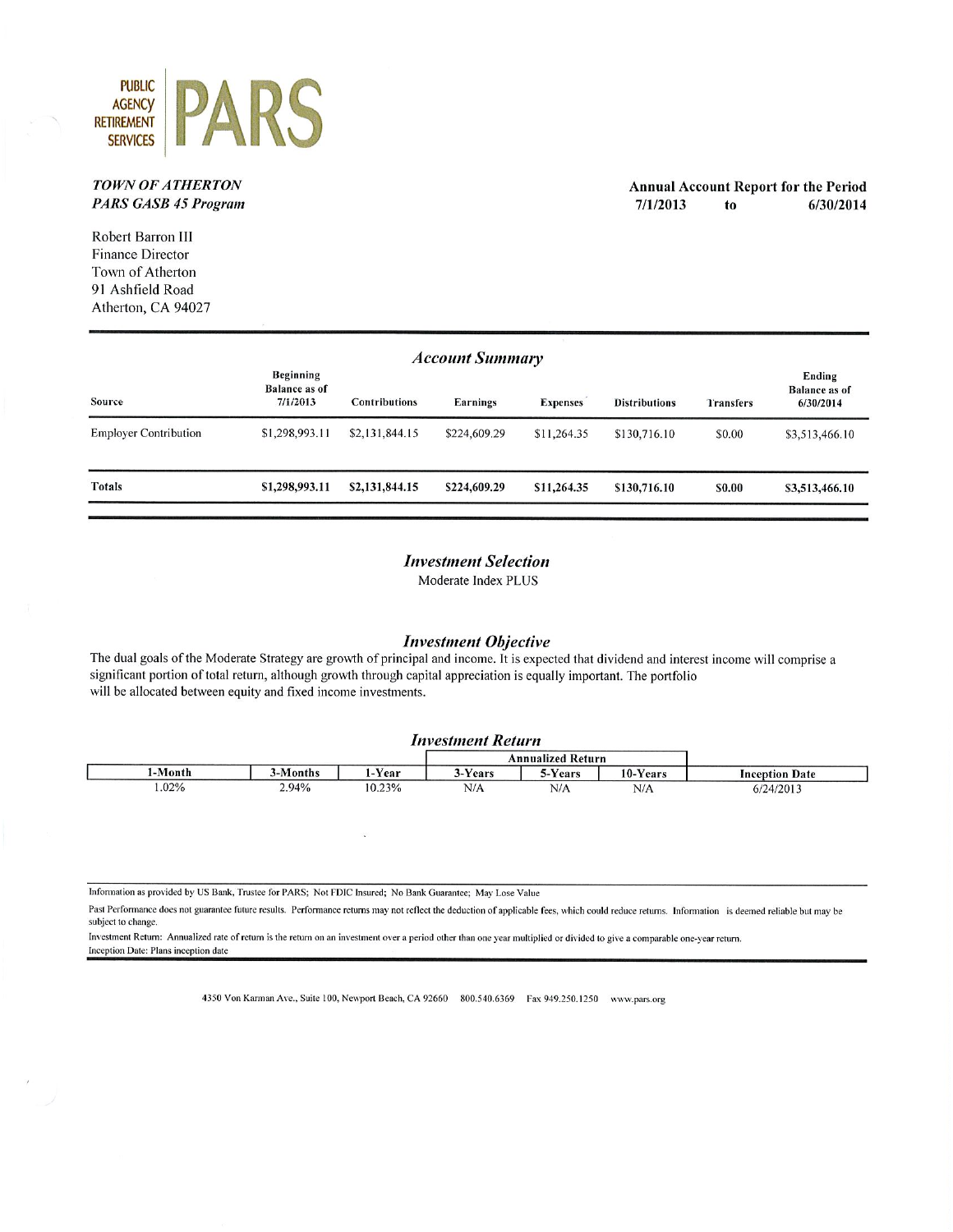# **ASSET ALLOCATION As of June 30, 2014**

| <b>Current Asset Allocation</b> |              | <b>Investment Vehicle</b>                    |         |
|---------------------------------|--------------|----------------------------------------------|---------|
| <b>Equity</b>                   |              | Range: 40%-60%                               | 49.87%  |
| Large Cap Core                  | <b>IVV</b>   | iShares S&P 500 Index Fund                   | 10.30%  |
| Large Cap Value                 | IVE          | iShares S&P 500 Value Fund                   | 7.25%   |
| Large Cap Growth                | <b>IVW</b>   | iShares S&P 500 Growth Fund                  | 7.25%   |
| Mid Cap Value                   | <b>IWS</b>   | iShares Russell MidCap Value Fund            | 2.81%   |
| Mid Cap Growth                  | <b>IWP</b>   | iShares Russell MidCap Growth Fund           | 2.83%   |
| <b>Small Cap Value</b>          | <b>IJS</b>   | iShares S&P Small Cap 600 Value Fund         | 2.33%   |
| Small Cap Growth                | <b>IJT</b>   | iShares S&P Small Cap 600 Growth Fund        | 2.33%   |
| <b>International Core</b>       | <b>EFA</b>   | <b>iShares MSCI EAFE Index Fund</b>          | 8.69%   |
| <b>Tactical - Europe</b>        | <b>FEZ</b>   | <b>SPDR EURO STOXX 50 ETF</b>                | 2.58%   |
| <b>Emerging Markets</b>         | <b>VWO</b>   | Vanguard MSCI Emerging Markets ETF           | 3.49%   |
| <b>Fixed Income</b>             |              | Range: 40%-60%                               | 47.51%  |
| Short-Term                      | <b>VFSUX</b> | Vanguard Short-Term Corp Adm Fund            | 11.90%  |
| Intermediate-Term               | <b>AGG</b>   | iShares Barclays Aggregate Bond Fund         | 35.61%  |
| Cash                            |              | Range: 0%-20%                                | 2.62%   |
|                                 | <b>FPZXX</b> | <b>First American Prime Obligations Fund</b> | 2.62%   |
| <b>TOTAL</b>                    |              |                                              | 100.00% |



**Town of Atherton**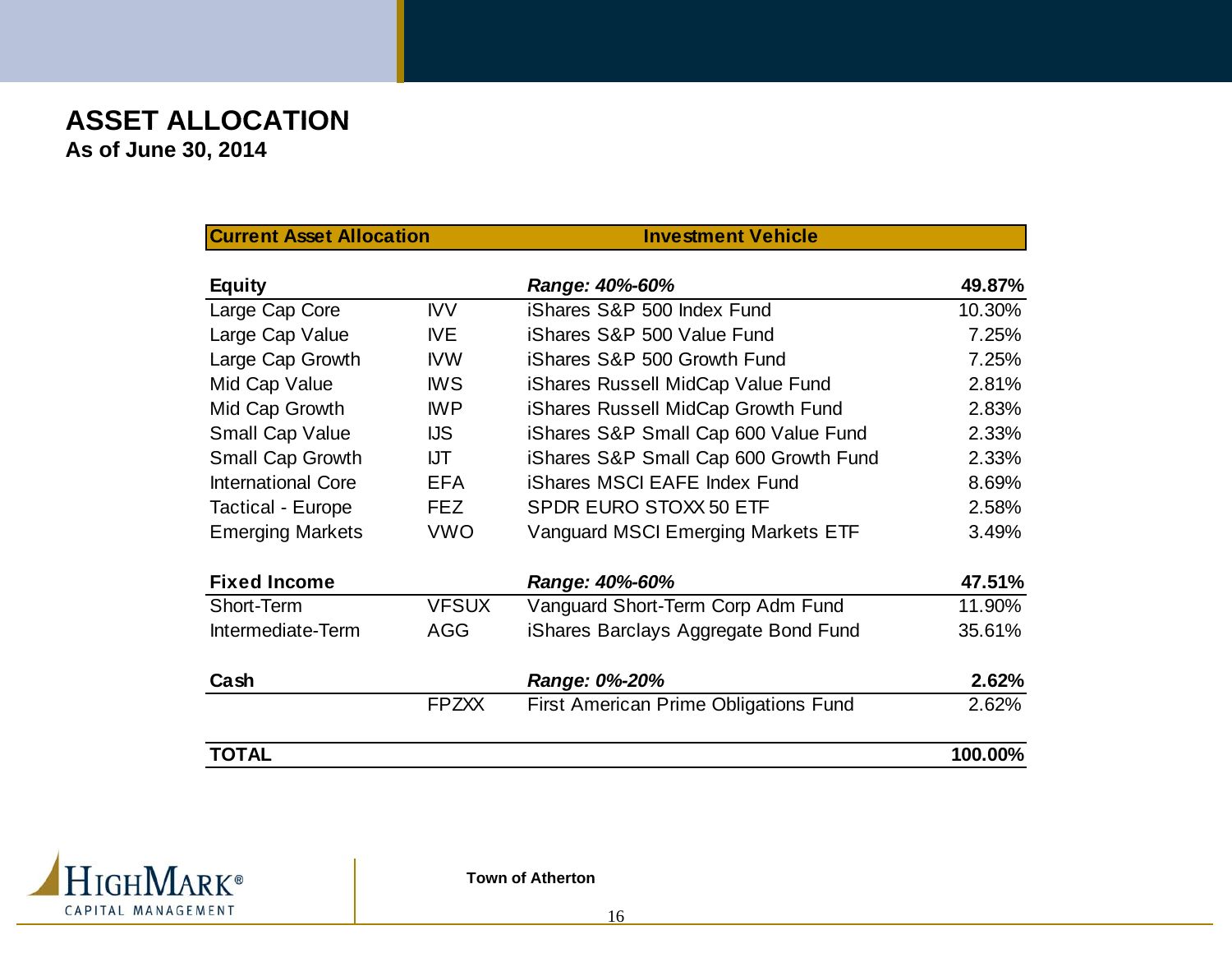# **TOWN OF ATHERTON**

# **For Period Ending May 31 2014 31, LARGE CAP EQUITY FUNDS**

| <b>LARGE CAP EQUITY FUNDS</b>            |         |                                   |             |        |         |        |               |
|------------------------------------------|---------|-----------------------------------|-------------|--------|---------|--------|---------------|
|                                          | 1-Month | 3-Month                           | Year-to-    | 1-Year | 3-Year  | 5-Year | 10-Year       |
| <b>Fund Name</b>                         | Return  | Return                            | <b>Date</b> | Return | Return  | Return | <b>Return</b> |
| iShares S&P 500 Growth Index             | 3.34    | 2.86                              | 5.03        | 22.13  | 15.46   | 18.67  | 7.94          |
| iShares S&P 500 Index Fnd                | 2.34    | 3.95                              | 4.94        | 20.38  | 15.07   | 18.31  | 7.71          |
| iShares S&P 500 Value Index              | 1.25    | 5.08                              | 4.72        | 18.18  | 14.43   | 17.72  | 7.20          |
|                                          |         | <b>MID CAP EQUITY FUNDS</b>       |             |        |         |        |               |
| iShares Russell Midcap Growth            | 2.68    | $-0.72$                           | 3.19        | 20.46  | 12.55   | 20.28  | 9.44          |
| iShares Russell Midcap Value             | 1.64    | 3.60                              | 7.31        | 21.70  | 14.98   | 21.92  | 10.49         |
|                                          |         | <b>SMALL CAP EQUITY FUNDS</b>     |             |        |         |        |               |
| iShares S&P Smallcap 600 Growth Fd       | $-0.20$ | $-3.53$                           | $-3.55$     | 18.44  | 12.75   | 21.27  | 10.22         |
| iShares S&P Smallcap 600 Value Fd        | 0.66    | $-0.37$                           | 0.42        | 20.45  | 15.64   | 20.81  | 9.50          |
|                                          |         | <b>INTERNATIONAL EQUITY FUNDS</b> |             |        |         |        |               |
| <b>iShares MSCI EAFE Index</b>           | 1.63    | 2.47                              | 3.75        | 17.83  | 7.19    | 11.27  | 6.94          |
| Vanguard MSCI Emerging Markets ETF       | 3.70    | 8.31                              | 3.90        | 3.88   | $-2.33$ | 7.80   |               |
| <b>BOND FUNDS</b>                        |         |                                   |             |        |         |        |               |
| iShares Barclays Aggregate Bond          | 1.14    | 1.81                              | 3.91        | 2.63   | 3.42    | 4.78   | 4.80          |
| Vanguard Short-Term Investment-Grade Adm | 0.45    | 0.73                              | 1.63        | 2.31   | 2.47    | 4.25   | 3.87          |

Source: SEI Investments, Morningstar Investments

*Returns less than one year are not annualized. Past performance is no indication of future results. The information presented has been obtained from sources believed to be accurate and reliable. Securities are not FDIC insured, have no bank guarantee and may lose value.*



**Town of Atherton**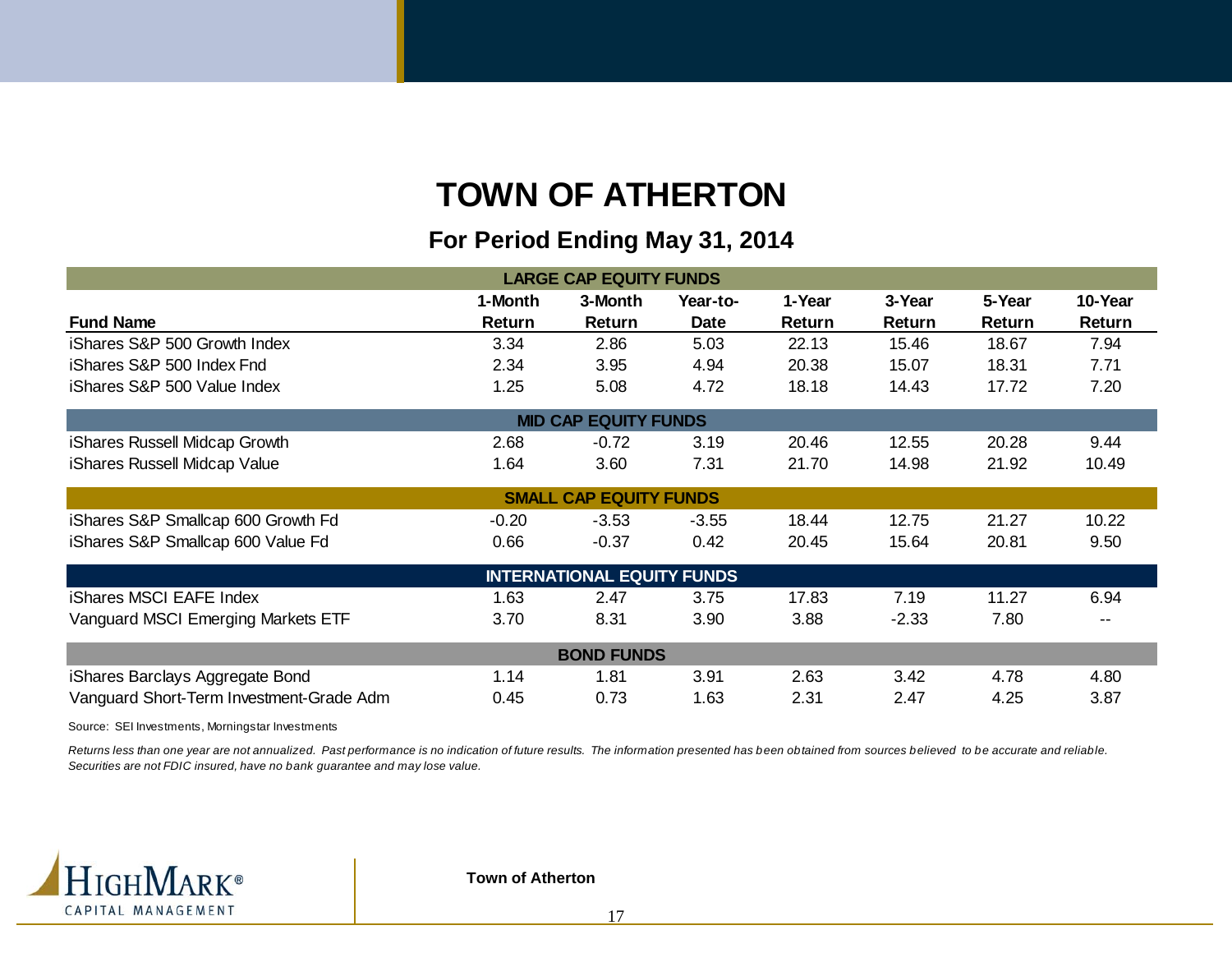

# **WHY THE PARS DIVERSIFIED CONSERVATIVE PORTFOLIO?**

# **Comprehensive Investment Solution**

 HighMark® Capital Management, Inc.'s (HighMark) diversified investment portfolios are designed to balance return expectations with risk tolerance. Key features include: sophisticated asset allocation and optimization techniques, four layers of diversification (asset class, style, manager, and security), access to rigorously screened, top tier money managers, flexible investment options, and experienced investment management.

### **Rigorous Manager Due Diligence**

Our manager review committee utilizes a rigorous screening process that searches for investment managers and styles that have not only produced above-average returns within acceptable risk parameters, but have the resources and commitment to continue to deliver these results. We have set high standards for our investment managers and funds. This is a highly specialized, time consuming approach dedicated to one goal: competitive and consistent performance.

### **Flexible Investment Options**

 In order to meet the unique needs of our clients, we offer access to flexible implementation strategies: HighMark Plus utilizes actively managed mutual funds while Index Plus utilizes index-based securities, including exchangetraded funds. Both investment options leverage HighMark's active asset allocation approach.

#### **Risk Management**

The portfolio is constructed to control risk through four layers of diversification -- asset classes (cash, fixed income, equity), investment styles (large cap, small cap, international, value, growth), managers and securities. Disciplined mutual fund selection and monitoring process helps to drive return potential while reducing portfolio risk.

# **PARS Diversified Portfolios -Conservative**

As of March 31, 2014

# **INVESTMENT OBJECTIVE**

 To provide a consistent level of inflation-protected income over the long-term. The major portion of the assets will be fixed income related. Equity securities are utilized to provide inflation protection.



Risk (Standard Deviation)

### **ASSET ALLOCATION – CONSERVATIVE PORTFOLIO**

|                     | <b>Strategic Range</b> | <b>Policy</b> | <b>Tactical</b> |
|---------------------|------------------------|---------------|-----------------|
| Equity              | 5-20%                  | 15%           | 14%             |
| <b>Fixed Income</b> | 60-95%                 | 80%           | 81%             |
| Cash                | $0 - 20%$              | 5%            | 5%              |

# **ANNUALIZED TOTAL RETURNS (Gross of Investment Management Fees)**

# • **HighMark Plus (Active)**

| • HighMark Plus (Active)           | • Index Plus (Passive)             |
|------------------------------------|------------------------------------|
|                                    |                                    |
|                                    |                                    |
|                                    |                                    |
|                                    |                                    |
|                                    |                                    |
|                                    |                                    |
|                                    |                                    |
|                                    |                                    |
|                                    |                                    |
|                                    |                                    |
| Inception To Date (117-Mos.) 5.20% | Inception To Date (117-Mos.) 4.70% |
|                                    |                                    |

 \*Returns less than 1-year are not annualized. 1 Breakdown for Blended Benchmark: 7.5% S&P500, 1.5% Russell Mid Cap, 2.5% Russell 2000, 1% MSCI EM FREE, 2% MSCI EAFE, 52.25% BC US Agg, 25.75% ML 1-3 Yr US Corp/Gov't, 2% US High Yield<br>Master II, 0.5% Wilshire REIT, and 5% Citi 1Mth T-Bill. Prior to October 2012, the blended benchmarks were 12% 1% Russell 2000, 2% MSCI EAFE, 40% ML 1-3 Year Corp./Govt, 40% BC Agg, 5% Citi 1 Mth T-Bill. Prior to April 2007, the blended benchmarks were 15% S&P 500, 40% ML 1-3Yr Corp/Gov, 40% BC Agg, and 5% Citi 1Mth T-Bill.

### **ANNUAL RETURNS**

| <b>HighMark Plus (Active)</b> |  |  |
|-------------------------------|--|--|
|-------------------------------|--|--|

| <b>PORTFOLIO FACTS</b> |  |
|------------------------|--|

# • **HighMark Plus (Active)**

| No. of Funds Held in Portfolio 19 |  |  |
|-----------------------------------|--|--|

#### • **Index Plus (Passive)**

### • **Index Plus (Passive)**

| No. of Funds Held in Portfolio 19 | No. of Funds Held in Portfolio 13 |
|-----------------------------------|-----------------------------------|

A newly funded account enters a composite after three full months of management and is removed from a composite at the<br>end of the last full month that the account is consistent with the criteria of the composite. Terminate lead to different results.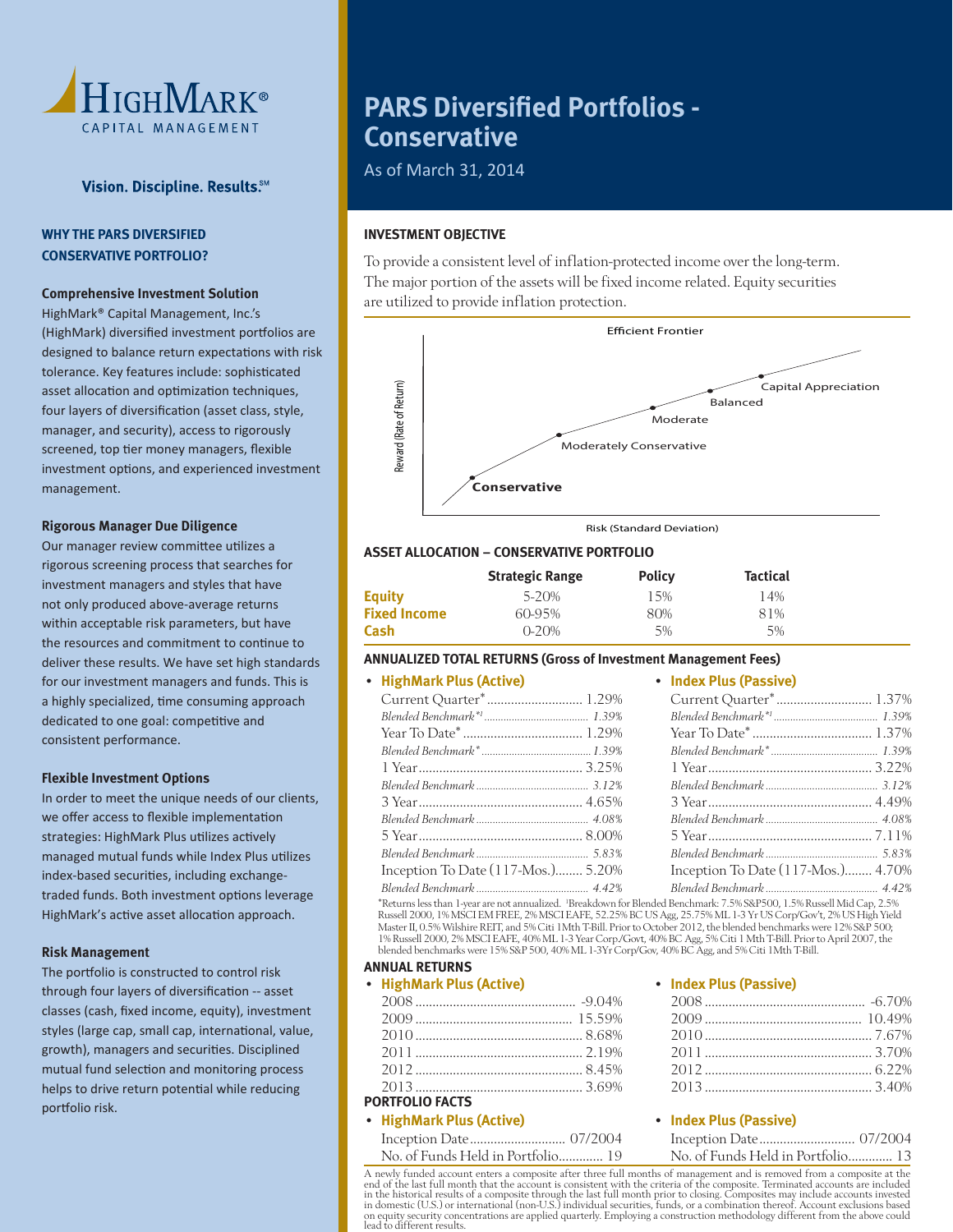

# **ABOUT THE ADVISER**

 HighMark Capital Management, Inc. has over 90 years (including predecessor organizations) of institutional money management experience with more than \$14.9 billion in assets under management. HighMark has a longterm disciplined approach to money management and currently manages assets for a wide array of clients.

#### **ABOUT THE PORTFOLIO MANAGEMENT TEAM**

#### **Andrew Brown, CFA®**

Senior Portfolio Manager Investment Experience: since 1994 HighMark Tenure: since 1997 Education: MBA, University of Southern California; BA, University of Southern California

# **Christiane Boyd**

Senior Portfolio Manager Investment Experience: since 1987 HighMark Tenure: since 2010 Education: BA, International Christian University, Tokyo

# **Ryan Fox**

Portfolio Manager Investment Experience: since 2004 HighMark Tenure: since 2009 Education: BA, Boston College

# **Ahmed Khatib, CFA®, CFP®**

Senior Portfolio Manager Investment Experience: since 1999 HighMark Tenure: since 2006 Education: MBA, University of California, Irvine; BA, University of California, San Diego

#### **Matthew Webber, CFA®**

Senior Portfolio Manager Investment Experience: since 1995 HighMark Tenure: since 2011 Education: BA, University of California, Santa Barbara

### **Anne Wimmer, CFA®**

Senior Portfolio Manager Investment Experience: since 1987 HighMark Tenure: since 2007 Education: BA, University of California, Santa Barbara

# **Asset Allocation Committee**

Number of Members: 12 Average Years of Experience: 26 Average Tenure (Years): 14

# **Manager Review Committee**

Number of Members: 9 Average Years of Experience: 21 Average Tenure (Years): 8

# **PARS Diversified Portfolios -Conservative**

As of March 31, 2014

# **SAMPLE HOLDINGS**

# • **HighMark Plus (Active)**

 Columbia Contrarian Core Z T. Rowe Price Growth Stock Columbia Small Cap Value II Z T. Rowe Price New Horizons Nationwide Bailard International Equities Nationwide HighMark Bond Vanguard Short-Term Invest-Grade Adm Loomis Sayles Value Y PIMCO Total Return Dodge & Cox International Stock MFS International Growth I Sentinel Common Stock I First American Prime Obligation Z TIAA-CREF Mid Cap Value Nationwide Geneva Mid Cap Growth Harbor Capital Appreciation Schroder Emerging Market Equity T. Rowe Price Equity Income PIMCO High Yield

# • **Index Plus (Passive)**

 iShares S&P 500 iShares S&P 500/Value iShares S&P 500/Growth iShares S&P Small Cap 600 Value iShares S&P Small Cap 600 Growth iShares MSCI EAFE iShares Russell Midcap Value iShares Russell Midcap Growth iShares Barclays Aggregate Bond Vanguard Short-Term Invest-Grade Adm First American Prime Obligation Z SPDR Barclays Capital High Yield Bond Vanguard MSCI Emerging Markets ETF

Holdings are subject to change at the discretion of the investment manager.

# **STYLE**



The performance records shown represent size-weighted composites of tax exempt accounts that meet the following criteria: Composites are managed by HighMark's HighMark Capital Advisors (HCA) with full investment authority

The adviser to the PARS portfolios is US Bank, and HighMark serves as sub-adviser to US Bank to manage these portfolios. US Bank charges clients a 0.60% with US Bank charges clients a 0.60% or the annual management fee, an

Blended benchmarks represent HighMark's strategic allocations between equity, fixed income, and cash and are rebalanced monthly. Benchmark<br>returns do not reflect the deduction of advisory fees or other expenses of investin stock market. The MSCI EAFE Index is a free float-adjusted market capitalization index designed to measure developed market equity performance,<br>excluding the U.S. and Canada. The MSCI Emerging Markets Free Index is a free domestic market. Wilshire REIT index measures U.S. publicly traded Real Estate Investment Trusts. The unmanaged Barclays Capital (BC) U.S. Aggregate Bond Index is generally representative of the U.S. taxable bond market as Government Index tracks the bond performance of The ML U.S. Corporate & Government Index, with a remaining term to final maturity less than<br>3 years. The unmanaged Citigroup 1-Month Treasury Bill Index tracks the yield of t

HighMark Capital Management, Inc. (HighMark), an SEC-registered investment adviser, is a wholly owned subsidiary of Union Bank, N.A. (Union<br>Bank). HighMark manages institutional separate account portfolios for a wide varie collective investment funds. Union Bank, a subsidiary of UnionBanCal Corporation, provides certain services to HighMark and is compensated<br>for these services. Past performance does not guarantee future results. Individual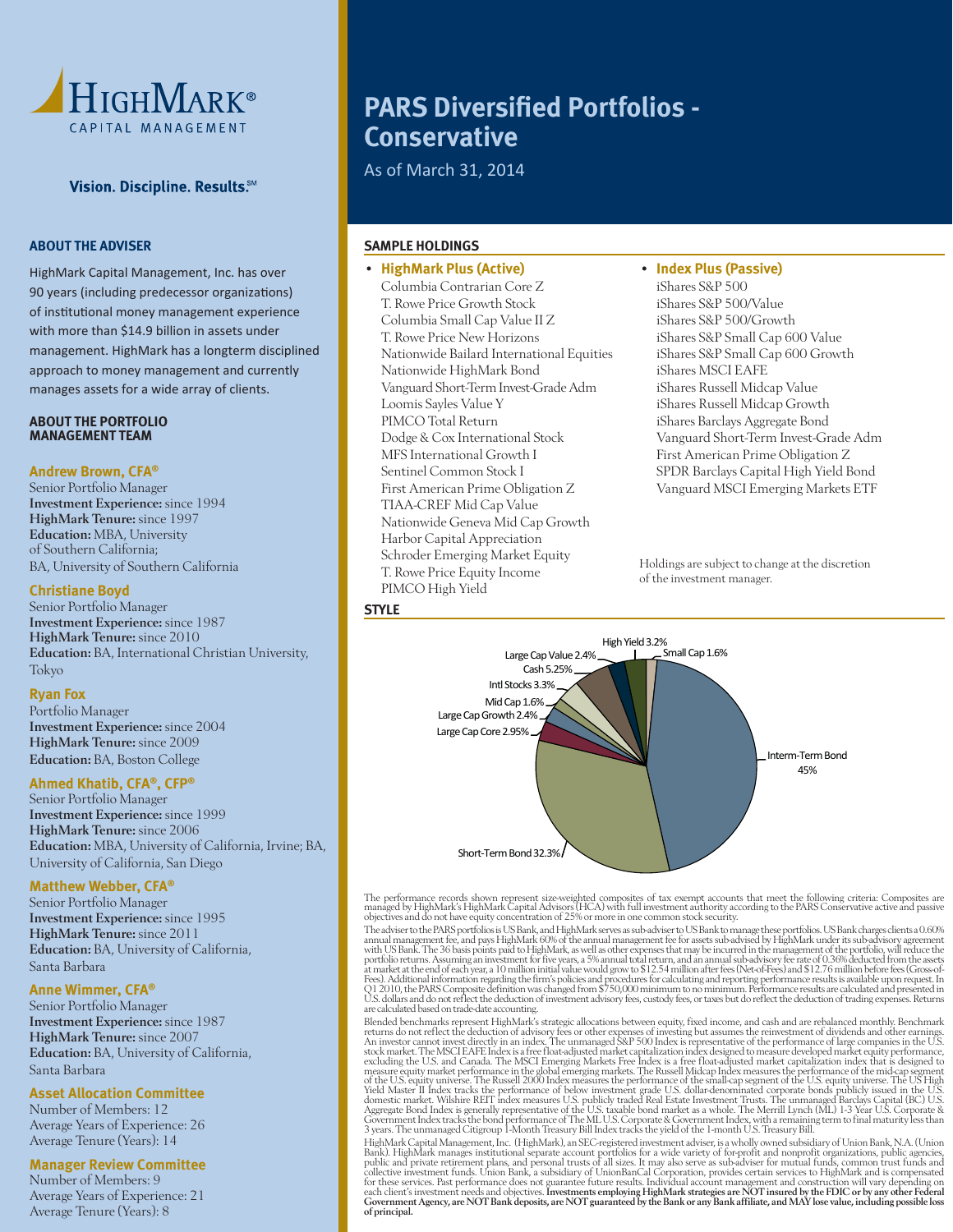

# **WHY THE PARS DIVERSIFIED MODERATELY CONSERVATIVE PORTFOLIO?**

# **Comprehensive Investment Solution**

 HighMark® Capital Management, Inc.'s (HighMark) diversified investment portfolios are designed to balance return expectations with risk tolerance. Key features include: sophisticated asset allocation and optimization techniques, four layers of diversification (asset class, style, manager, and security), access to rigorously screened, top tier money managers, flexible investment options, and experienced investment management.

### **Rigorous Manager Due Diligence**

Our manager review committee utilizes a rigorous screening process that searches for investment managers and styles that have not only produced above-average returns within acceptable risk parameters, but have the resources and commitment to continue to deliver these results. We have set high standards for our investment managers and funds. This is a highly specialized, time consuming approach dedicated to one goal: competitive and consistent performance.

### **Flexible Investment Options**

 In order to meet the unique needs of our clients, we offer access to flexible implementation strategies: HighMark Plus utilizes actively managed mutual funds while Index Plus utilizes index-based securities, including exchangetraded funds. Both investment options leverage HighMark's active asset allocation approach.

### **Risk Management**

The portfolio is constructed to control risk through four layers of diversification -- asset classes (cash, fixed income, equity), investment styles (large cap, small cap, international, value, growth), managers and securities. Disciplined mutual fund selection and monitoring process helps to drive return potential while reducing portfolio risk.

# **PARS Diversified Portfolios -Moderately Conservative**

As of March 31, 2014

# **INVESTMENT OBJECTIVE**

 To provide current income and moderate capital appreciation. The major portion of the assets is committed to income-producing securities. Market fluctuations should be expected.



Risk (Standard Deviation)

# **ASSET ALLOCATION – MODERATELY CONSERVATIVE PORTFOLIO**

|                     | <b>Strategic Range</b> | <b>Policy</b> | <b>Tactical</b> |
|---------------------|------------------------|---------------|-----------------|
| Equity              | 20-40%                 | 30%           | 28%             |
| <b>Fixed Income</b> | 50-80%                 | 65%           | 68%             |
| Cash                | $0 - 20%$              | 5%            | 4%              |

# **ANNUALIZED TOTAL RETURNS (Gross of Investment Management Fees)**

### • **HighMark Plus (Active)**

| Inception To Date (116-Mos.) 6.07% |  |
|------------------------------------|--|
|                                    |  |

 • **Index Plus (Passive)** Current Quarter\* ............................ 1.56%

| Inception To Date (107-Mos.) 5.35% |
|------------------------------------|
|                                    |
|                                    |

 \* Returns less than 1-year are not annualized. 1 Breakdown for Blended Benchmark: 15.5% S&P500, 3% Russell Mid Cap, 4.5% Russell 2000, 2% MSCI EM FREE, 4% MSCI EAFE, 49.25% BC US Agg, 14% ML 1-3 Yr US Corp/Gov't, 1.75% US<br>High Yield Master II, 1% Wilshire REIT, and 5% Citi 1Mth T-Bill. Prior to October 2012, the blended benchmarks were S&P 500; 1.5% Russell 2000, 3.5% MSCI EAFE, 25% ML 1-3 Year Corp./Govt, 40% BC Agg, 5% Citi 1 Mth T-Bill. Prior to<br>April 2007, the blended benchmarks were 30% S&P 500, 25% ML 1-3Yr Corp/Gov, 40% BC Agg, and 5% Citi 1 Mth T

### **ANNUAL RETURNS**

| • HighMark Plus (Active) |  |
|--------------------------|--|
|                          |  |
|                          |  |
|                          |  |
|                          |  |
|                          |  |
|                          |  |

# **PORTFOLIO FACTS**

# • **HighMark Plus (Active)**

| No. of Funds Held in Portfolio 19 |  |
|-----------------------------------|--|

#### • **Index Plus (Passive)**

### • **Index Plus (Passive)**

| No. of Funds Held in Portfolio 13 |  |
|-----------------------------------|--|

 A newly funded account enters a composite after three full months of management and is removed from a composite at the end of the last full month that the account is consistent with the criteria of the composite. Terminated accounts are included<br>in the historical results of a composite through the last full month prior to closing. Composit in domestic (U.S.) or international (non-U.S.) individual securities, funds, or a combination thereof. Account exclusions based on equity security concentrations are applied quarterly. Employing a construction methodology different from the above could lead to different results.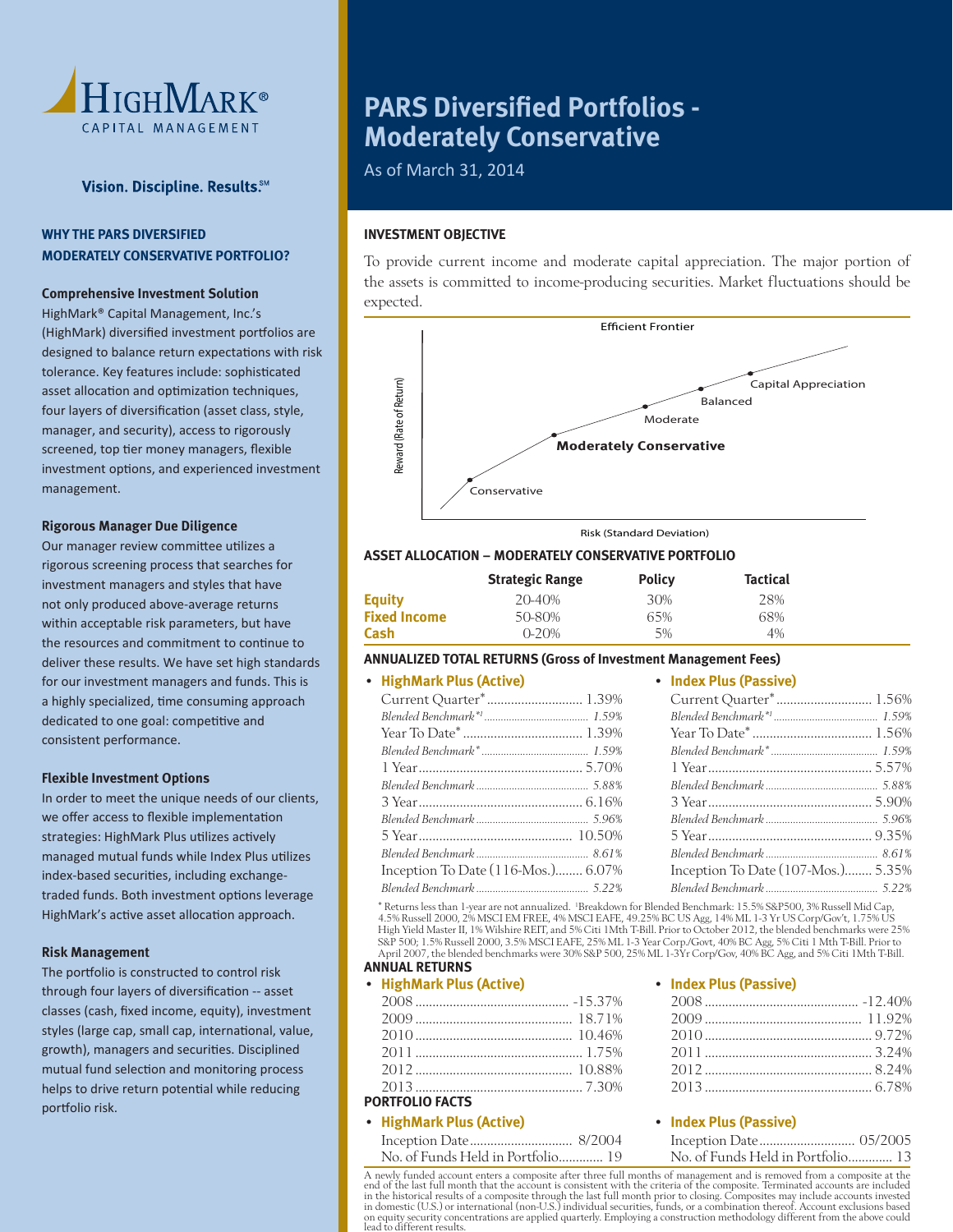

# **ABOUT THE ADVISER**

 HighMark Capital Management, Inc. has over 90 years (including predecessor organizations) of institutional money management experience with more than \$14.9 billion in assets under management. HighMark has a longterm disciplined approach to money management and currently manages assets for a wide array of clients.

#### **ABOUT THE PORTFOLIO MANAGEMENT TEAM**

### **Andrew Brown, CFA®**

Senior Portfolio Manager Investment Experience: since 1994 HighMark Tenure: since 1997 Education: MBA, University of Southern California; BA, University of Southern California

# **Christiane Boyd**

Senior Portfolio Manager Investment Experience: since 1987 HighMark Tenure: since 2010 Education: BA, International Christian University, Tokyo

# **Ryan Fox**

Portfolio Manager Investment Experience: since 2004 HighMark Tenure: since 2009 Education: BA, Boston College

### **Ahmed Khatib, CFA®, CFP®**

Senior Portfolio Manager Investment Experience: since 1999 HighMark Tenure: since 2006 Education: MBA, University of California, Irvine; BA, University of California, San Diego

# **Matthew Webber, CFA®**

Senior Portfolio Manager Investment Experience: since 1995 HighMark Tenure: since 2011 Education: BA, University of California, Santa Barbara

### **Anne Wimmer, CFA®**

Senior Portfolio Manager Investment Experience: since 1987 HighMark Tenure: since 2007 Education: BA, University of California, Santa Barbara

#### **Asset Allocation Committee**

Number of Members: 12 Average Years of Experience: 26 Average Tenure (Years): 14

# **Manager Review Committee**

Number of Members: 9 Average Years of Experience: 21 Average Tenure (Years): 8

# **PARS Diversified Portfolios -Moderately Conservative**

As of March 31, 2014

# **SAMPLE HOLDINGS**

**STYLE**

# • **HighMark Plus (Active)**

Columbia Contrarian Core Z T. Rowe Price Growth Stock Columbia Small Cap Value II Z T. Rowe Price New Horizons Nationwide Bailard International Equities Nationwide HighMark Bond Vanguard Short-Term Invest-Grade Adm Loomis Sayles Value Y PIMCO Total Return Dodge & Cox International Stock MFS International Growth I Sentinel Common Stock I First American Prime Obligation Z TIAA-CREF Mid Cap Value Nationwide Geneva Mid Cap Growth Harbor Capital Appreciation Schroder Emerging Market Equity T. Rowe Price Equity Income PIMCO High Yield

# • **Index Plus (Passive)**

iShares S&P 500 iShares S&P 500/Value iShares S&P 500/Growth iShares S&P Small Cap 600 Value iShares S&P Small Cap 600 Growth iShares MSCI EAFE iShares Russell Midcap Value iShares Russell Midcap Growth iShares Barclays Aggregate Bond Vanguard Short-Term Invest-Grade Adm First American Prime Obligation Z SPDR Barclays Capital High Yield Bond Vanguard MSCI Emerging Markets ETF

Holdings are subject to change at the discretion of the investment manager.



The performance records shown represent size-weighted composites of tax exempt accounts that meet the following criteria: The performance records shown represent size-weighted composites of tax exempt accounts that meet th

The adviser to the PARS portfolios is US Bank, and HighMark serves as sub-adviser to US Bank to manage these portfolios. US Bank charges clients a 0.60% with US Bank Charges clients a 0.60% and the wantual management fee,

Blended benchmarks represent HighMark's strategic allocations between equity, fixed income, and cash and are rebalanced monthly. Benchmark<br>returns do not reflect the deduction of advisory fees or other expenses of investin stock market. The MSCI EAFE Index is a free float-adjusted market capitalization index designed to measure developed market equity performance,<br>excluding the U.S. and Canada. The MSCI Emerging Markets Free Index is a free equity universe. The Russell 2000 Index measures the performance of the small-cap segment of the U.S. equity universe. The US High Yield Master<br>II Index tracks the performance of below investment grade U.S. dollar-denomina Wilshire REIT index measures U.S. publicly traded Real Estate Investment Trusts. The unmanaged Barclays Capital (BC) U.S. Aggregate Bond Index<br>is generally representative of the U.S. taxable bond market as a whole. The Mer the bond performance of The ML U.S. Corporate & Government Index, with a remaining term to final maturity less than 3 years. The unmanaged<br>Citigroup 1-Month Treasury Bill Index tracks the yield of the 1-month U.S. Treasury

HighMark Capital Management, Inc. (HighMark), an SEC-registered investment adviser, is a wholly owned subsidiary of Union Bank, N.A. (Union<br>Bank). HighMark manages institutional separate account portfolios for a wide varie collective investment funds. Union Bank, a subsidiary of UnionBanCal Corporation, provides certain services to HighMark and is compensated<br>for these services. Past performance does not guarantee future results. Individual of principal.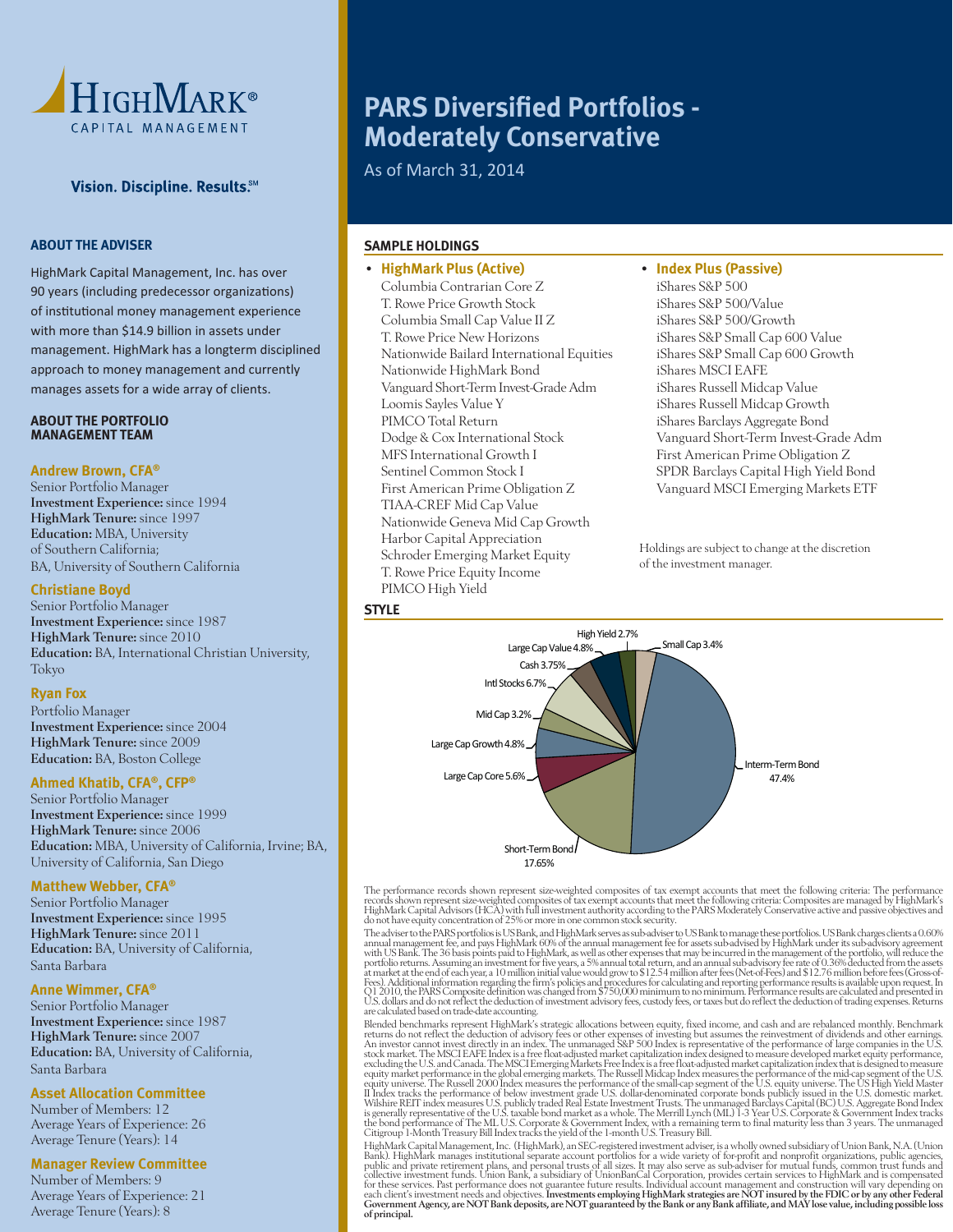

# **WHY THE PARS DIVERSIFIED MODERATE PORTFOLIO?**

# **Comprehensive Investment Solution**

 HighMark® Capital Management, Inc.'s (HighMark) diversified investment portfolios are designed to balance return expectations with risk tolerance. Key features include: sophisticated asset allocation and optimization techniques, four layers of diversification (asset class, style, manager, and security), access to rigorously screened, top tier money managers, flexible investment options, and experienced investment management.

### **Rigorous Manager Due Diligence**

Our manager review committee utilizes a rigorous screening process that searches for investment managers and styles that have not only produced above-average returns within acceptable risk parameters, but have the resources and commitment to continue to deliver these results. We have set high standards for our investment managers and funds. This is a highly specialized, time consuming approach dedicated to one goal: competitive and consistent performance.

### **Flexible Investment Options**

 In order to meet the unique needs of our clients, we offer access to flexible implementation strategies: HighMark Plus utilizes actively managed mutual funds while Index Plus utilizes index-based securities, including exchangetraded funds. Both investment options leverage HighMark's active asset allocation approach.

### **Risk Management**

The portfolio is constructed to control risk through four layers of diversification -- asset classes (cash, fixed income, equity), investment styles (large cap, small cap, international, value, growth), managers and securities. Disciplined mutual fund selection and monitoring process helps to drive return potential while reducing portfolio risk.

# **PARS Diversified Portfolios -Moderate**

As of March 31, 2014

# **INVESTMENT OBJECTIVE**

 To provide growth of principal and income. It is expected that dividend and interest income will comprise a significant portion of total return, although growth through capital appreciation is equally important.



Risk (Standard Deviation)

# **ASSET ALLOCATION – MODERATE PORTFOLIO**

|                     | <b>Strategic Range</b> | <b>Policy</b> | <b>Tactical</b> |
|---------------------|------------------------|---------------|-----------------|
| Equity              | 40-60%                 | 50%           | 47%             |
| <b>Fixed Income</b> | 40-60%                 | 45%           | 49%             |
| Cash                | $0 - 20%$              | 5%            | 4%              |

# **ANNUALIZED TOTAL RETURNS (Gross of Investment Management Fees)**

# • **HighMark Plus (Active)**

| Inception To Date $(114 \text{-Mos.})$ 6.25% | Inception To Date (95-Mos.) 5.61% |
|----------------------------------------------|-----------------------------------|
|                                              |                                   |

 *Blended Benchmark ......................................... 5.94% Blended Benchmark ......................................... 5.69%* \*Returns less than 1-year are not annualized. 1 Breakdown for Blended Benchmark: 26.5% S&P500, 5% Russell Mid Cap, 7.5% Russell 2000, 3.25% MSCI EM FREE, 6% MSCI EAFE, 33.50% BC US Agg, 10% ML 1-3 Yr US Corp/Gov't, 1.50% US High Yield Master II, 1.75% Wilshire REIT, and 5% Citi 1Mth T-Bill. Prior to October 2012, the blended benchmarks were 43% S&P 500; 2% Russell 2000, 5% MSCI EAFE, 15% ML 1-3 Year Corp./Govt, 30% BC Agg, 5% Citi 1 Mth T-Bill. Prior to April 2007, the blended benchmarks were 50% S&P 500, 15% ML 1-3Yr Corp/Gov, 30% BC Agg, and 5% Citi 1Mth T-Bill.

### **ANNUAL RETURNS**

• **HighMark Plus (Active)**

| $\cdots$               |  |
|------------------------|--|
|                        |  |
|                        |  |
|                        |  |
|                        |  |
|                        |  |
|                        |  |
| <b>PORTFOLIO FACTS</b> |  |

# • **HighMark Plus (Active)**

| Inception Date 10/2004            |  |
|-----------------------------------|--|
| No. of Funds Held in Portfolio 19 |  |

#### • **Index Plus (Passive)**

• **Index Plus (Passive)**

| $2012$ [0.91%] |  |
|----------------|--|
|                |  |

# • **Index Plus (Passive)**

| No. of Funds Held in Portfolio 13 |  |
|-----------------------------------|--|

 A newly funded account enters a composite after three full months of management and is removed from a composite at the end of the last full month that the account is consistent with the criteria of the composite. Terminated accounts are included<br>in the historical results of a composite through the last full month prior to closing. Composit in domestic (U.S.) or international (non-U.S.) individual securities, funds, or a combination thereof. Account exclusions based on equity security concentrations are applied quarterly. Employing a construction methodology different from the above could lead to different results.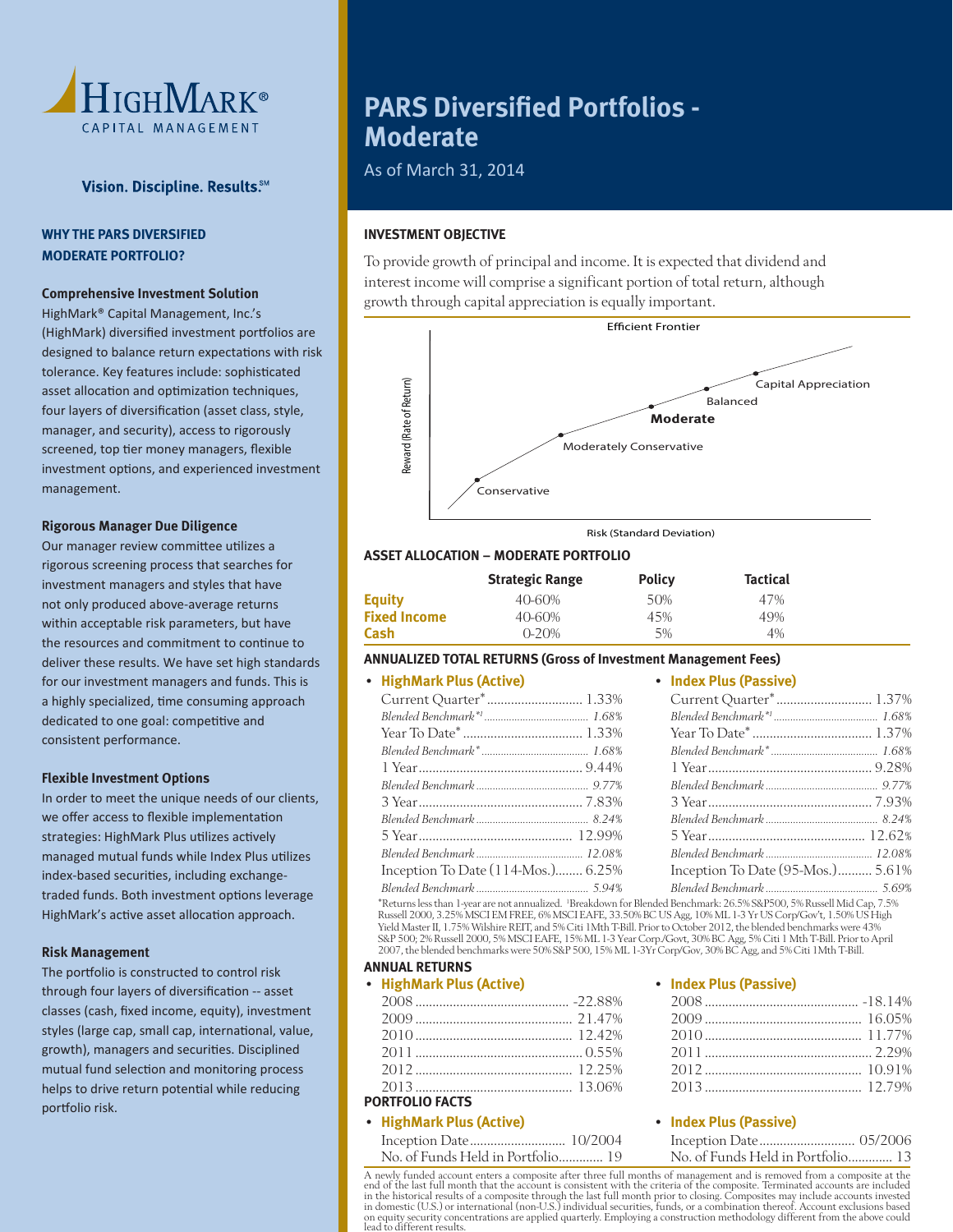

## **ABOUT THE ADVISER**

 HighMark Capital Management, Inc. has over 90 years (including predecessor organizations) of institutional money management experience with more than \$14.9 billion in assets under management. HighMark has a longterm disciplined approach to money management and currently manages assets for a wide array of clients.

## **ABOUT THE PORTFOLIO MANAGEMENT TEAM**

#### **Andrew Brown, CFA®**

Senior Portfolio Manager Investment Experience: since 1994 HighMark Tenure: since 1997 Education: MBA, University of Southern California; BA, University of Southern California

# **Christiane Boyd**

Senior Portfolio Manager Investment Experience: since 1987 HighMark Tenure: since 2010 Education: BA, International Christian University, Tokyo

# **Ryan Fox**

Portfolio Manager Investment Experience: since 2004 HighMark Tenure: since 2009 Education: BA, Boston College

### **Ahmed Khatib, CFA®, CFP®**

Senior Portfolio Manager Investment Experience: since 1999 HighMark Tenure: since 2006 Education: MBA, University of California, Irvine; BA, University of California, San Diego

#### **Matthew Webber, CFA®**

Senior Portfolio Manager Investment Experience: since 1995 HighMark Tenure: since 2011 Education: BA, University of California, Santa Barbara

#### **Anne Wimmer, CFA®**

Senior Portfolio Manager Investment Experience: since 1987 HighMark Tenure: since 2007 Education: BA, University of California, Santa Barbara

#### **Asset Allocation Committee**

Number of Members: 12 Average Years of Experience: 26 Average Tenure (Years): 14

# **Manager Review Committee**

Number of Members: 9 Average Years of Experience: 21 Average Tenure (Years): 8

# **PARS Diversified Portfolios -Moderate**

As of March 31, 2014

# **SAMPLE HOLDINGS**

# • **HighMark Plus (Active)**

 Columbia Contrarian Core Z T. Rowe Price Growth Stock Columbia Small Cap Value II Z T. Rowe Price New Horizons Nationwide Bailard International Equities Nationwide HighMark Bond Vanguard Short-Term Invest-Grade Adm Loomis Sayles Value Y PIMCO Total Return Dodge & Cox International Stock MFS International Growth I Sentinel Common Stock I First American Prime Obligation Z TIAA-CREF Mid Cap Value Nationwide Geneva Mid Cap Growth Harbor Capital Appreciation Schroder Emerging Market Equity T. Rowe Price Equity Income PIMCO High Yield

# • **Index Plus (Passive)**

iShares S&P 500 iShares S&P 500/Value iShares S&P 500/Growth iShares S&P Small Cap 600 Value iShares S&P Small Cap 600 Growth iShares MSCI EAFE iShares Russell Midcap Value iShares Russell Midcap Growth iShares Barclays Aggregate Bond Vanguard Short-Term Invest-Grade Adm First American Prime Obligation Z SPDR Barclays Capital High Yield Bond Vanguard MSCI Emerging Markets ETF

Holdings are subject to change at the discretion of the investment manager.



The performance records shown represent size-weighted composites of tax exempt accounts that meet the following criteria: Composites are managed by HighMark's HighMark Capital Advisors (HCA) with full investment authority

The adviser to the PARS portfolios is US Bank, and HighMark serves as sub-adviser to US Bank to manage these portfolios. US Bank charges clients a 0.60% with US Bank Charges clients a 0.60% or the annual management free, a

Blended benchmarks represent HighMark's strategic allocations between equity, fixed income, and cash and are rebalanced monthly. Benchmark<br>returns do not reflect the deduction of advisory fees or other expenses of investin stock market. The MSCI EAFE Index is a free float-adjusted market capitalization index designed to measure developed market equity performance,<br>excluding the U.S. and Canada. The MSCI Emerging Markets Free Index is a free equity universe. The Russell 2000 Index measures the performance of the small-cap segment of the U.S. equity universe. The US High Yield Master<br>II Index tracks the performance of below investment grade U.S. dollar-denomina Wilshire REIT index measures U.S. publicly traded Real Estate Investment Trusts. The unmanaged Barclays Capital (BC) U.S. Aggregate Bond Index<br>is generally representative of the U.S. taxable bond market as a whole. The Mer the bond performance of The ML U.S. Corporate & Government Index, with a remaining term to final maturity less than 3 years. The unmanaged<br>Citigroup 1-Month Treasury Bill Index tracks the yield of the 1-month U.S. Treasury

HighMark Capital Management, Inc. (HighMark), an SEC-registered investment adviser, is a wholly owned subsidiary of Union Bank, N.A. (Union Bank). HighMark manages institutional separate account portfolios for a wide variety of for-profit and nonprofit organizations, public agencies,<br>public and private retirement plans, and personal trusts of all sizes. It may collective investment funds. Union Bank, a subsidiary of UnionBanCal Corporation, provides certain services to HighMark and is compensated<br>for these services. Past performance does not guarantee future results. Individual of principal.

#### **STYLE**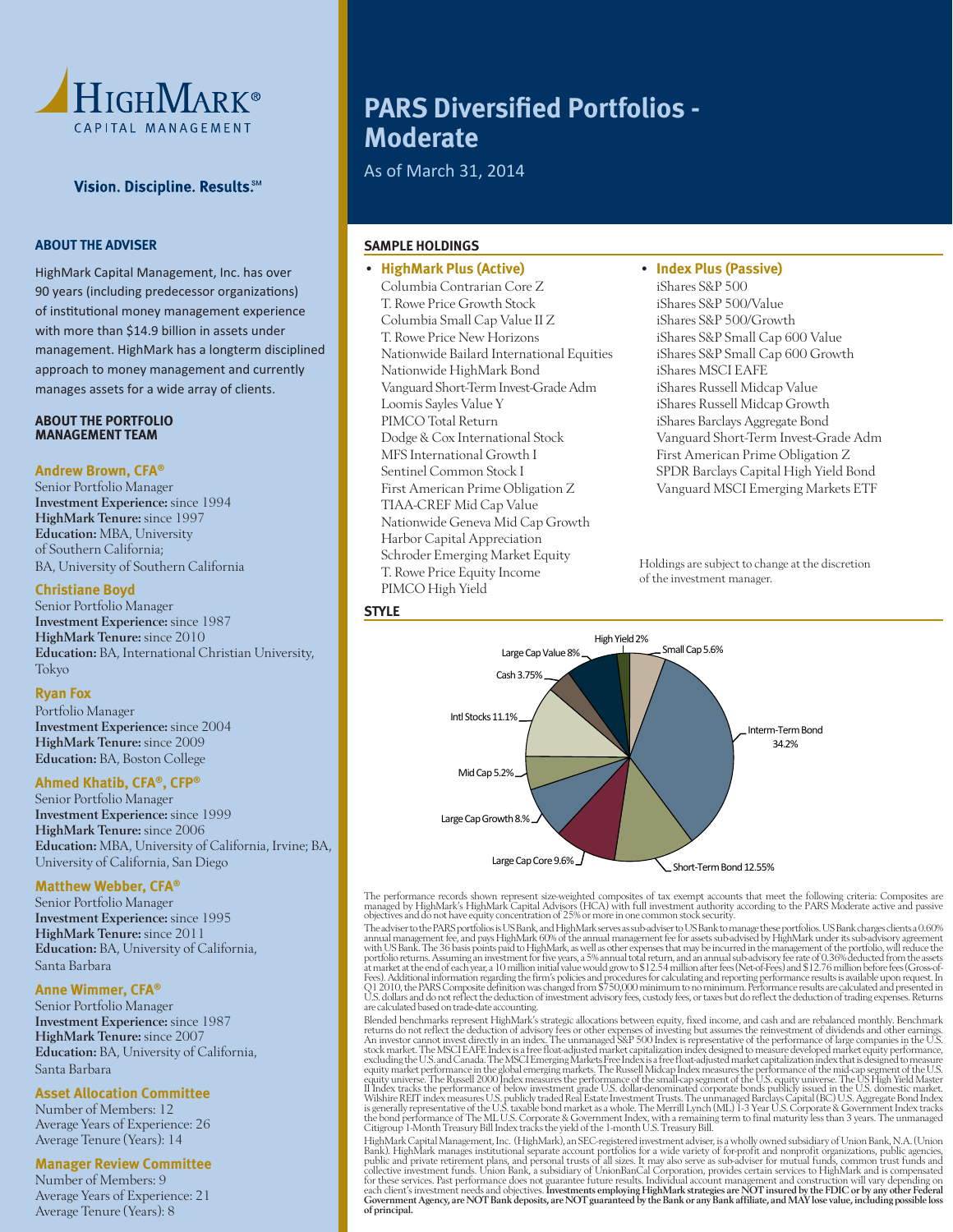

# **WHY THE PARS DIVERSIFIED BALANCED PORTFOLIO?**

# **Comprehensive Investment Solution**

 HighMark® Capital Management, Inc.'s (HighMark) diversified investment portfolios are designed to balance return expectations with risk tolerance. Key features include: sophisticated asset allocation and optimization techniques, four layers of diversification (asset class, style, manager, and security), access to rigorously screened, top tier money managers, flexible investment options, and experienced investment management.

#### **Rigorous Manager Due Diligence**

Our manager review committee utilizes a rigorous screening process that searches for investment managers and styles that have not only produced above-average returns within acceptable risk parameters, but have the resources and commitment to continue to deliver these results. We have set high standards for our investment managers and funds. This is a highly specialized, time consuming approach dedicated to one goal: competitive and consistent performance.

### **Flexible Investment Options**

 In order to meet the unique needs of our clients, we offer access to flexible implementation strategies: HighMark Plus utilizes actively managed mutual funds while Index Plus utilizes index-based securities, including exchangetraded funds. Both investment options leverage HighMark's active asset allocation approach.

### **Risk Management**

The portfolio is constructed to control risk through four layers of diversification -- asset classes (cash, fixed income, equity), investment styles (large cap, small cap, international, value, growth), managers and securities. Disciplined mutual fund selection and monitoring process helps to drive return potential while reducing portfolio risk.

# **PARS Diversified Portfolios -Balanced**

As of March 31, 2014

# **INVESTMENT OBJECTIVE**

 To provide growth of principal and income. While dividend and interest income are an important component of the objective's total return, it is expected that capital appreciation will comprise a larger portion of the total return.



#### Risk (Standard Deviation)

# **ASSET ALLOCATION – BALANCED PORTFOLIO**

|                     | <b>Strategic Range</b> | <b>Policy</b> | <b>Tactical</b> |
|---------------------|------------------------|---------------|-----------------|
| <b>Equity</b>       | 50-70%                 | 60%           | 57%             |
| <b>Fixed Income</b> | 30-50%                 | 35%           | 39%             |
| Cash                | $0 - 20%$              | 5%            | 4%              |

# **ANNUALIZED TOTAL RETURNS (Gross of Investment Management Fees)**

### • **HighMark Plus (Active)**

|                                        | $C$ uri           |
|----------------------------------------|-------------------|
|                                        | <b>Blend</b>      |
|                                        | Year              |
|                                        | <b>Blend</b>      |
|                                        | 1 Yea             |
|                                        | <b>Blend</b>      |
|                                        | 3 Yea             |
|                                        | <b>Blend</b>      |
|                                        | 5 Yea             |
|                                        | <b>Blend</b>      |
| Inception To Date (90-Mos.) 5.43%      | Ince <sub>l</sub> |
| $Blandad$ Bauchwark $\overline{501\%}$ | Bland             |

 Current Quarter\* ............................ 1.51%  *Blended Benchmark\*1 ...................................... 1.72%* Year To Date\* ................................... 1.51%  *Blended Benchmark\* ....................................... 1.72%* 1 Year ............................................. 11.25%  *Blended Benchmark ....................................... 11.73%* 3 Year ................................................ 8.77%  *Blended Benchmark ......................................... 9.47%* 5 Year ............................................. 13.88%  *Blended Benchmark ....................................... 13.97%* ption To Date (78-Mos.) .......... 4.58%  *Blended Benchmark ......................................... 5.05%*

 *Blended Benchmark ......................................... 5.91%* \* Returns less than 1-year are not annualized. 1 Breakdown for Blended Benchmark: 32% S&P500, 6% Russell Mid Cap, 9% Russell 2000, 4% MSCI EM FREE, 7% MSCI EAFE, 27% BC US Agg, 6.75% ML 1-3 Yr US Corp/Gov't, 1.25% US High Yield Master II, 2% Wilshire REIT, and 5% Citi 1Mth T-Bill. Prior to October 2012, the blended benchmarks were 51% S&P 500; 3% Russell 2000, 6% MSCI EAFE, 5% ML 1-3 Year Corp./Govt, 30% BC Agg, 5% Citi 1 Mth T-Bill. Prior to April 2007, the blended benchmarks were 60% S&P 500, 5% ML 1-3Yr Corp/Gov, 30% BC Agg, and 5% Citi 1Mth T-Bill.

#### **ANNUAL RETURNS**

• **HighMark Plus (Active)**

| <b>PORTFOLIO FACTS</b> |  |
|------------------------|--|

# • **HighMark Plus (Active)**

| Inception Date 10/2006            |  |  |
|-----------------------------------|--|--|
| No. of Funds Held in Portfolio 19 |  |  |

#### • **Index Plus (Passive)**

• **Index Plus (Passive)**

### • **Index Plus (Passive)**

| No. of Funds Held in Portfolio 13 |  |
|-----------------------------------|--|

 A newly funded account enters a composite after three full months of management and is removed from a composite at the end of the last full month that the account is consistent with the criteria of the composite. Terminated accounts are included<br>in the historical results of a composite through the last full month prior to closing. Composit lead to different results.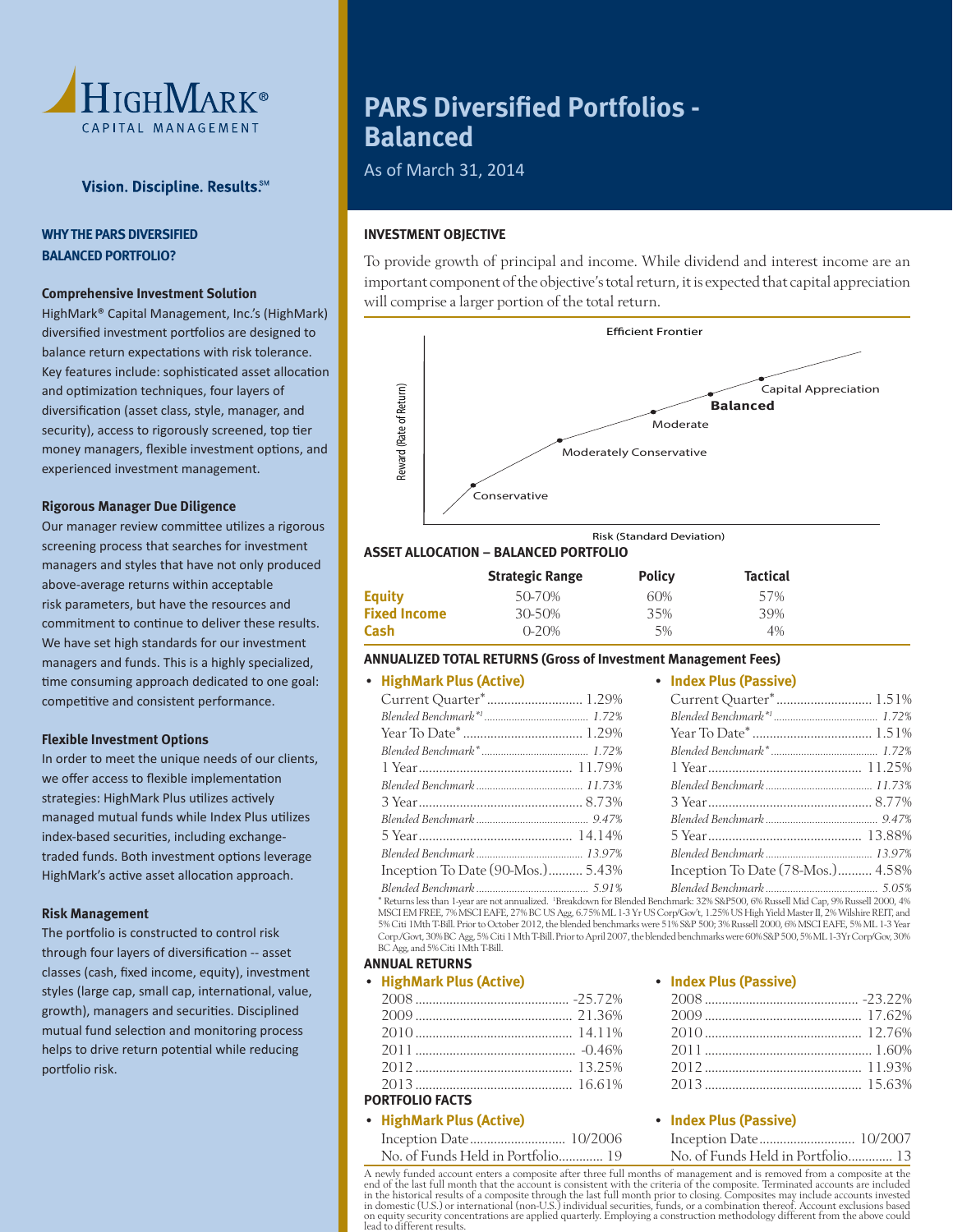

# **ABOUT THE ADVISER**

 HighMark Capital Management, Inc. has over 90 years (including predecessor organizations) of institutional money management experience with more than \$14.9 billion in assets under management. HighMark has a longterm disciplined approach to money management and currently manages assets for a wide array of clients.

#### **ABOUT THE PORTFOLIO MANAGEMENT TEAM**

#### **Andrew Brown, CFA®**

Senior Portfolio Manager Investment Experience: since 1994 HighMark Tenure: since 1997 Education: MBA, University of Southern California; BA, University of Southern California

# **Christiane Boyd**

Senior Portfolio Manager Investment Experience: since 1987 HighMark Tenure: since 2010 Education: BA, International Christian University, Tokyo

# **Ryan Fox**

Portfolio Manager Investment Experience: since 2004 HighMark Tenure: since 2009 Education: BA, Boston College

### **Ahmed Khatib, CFA®, CFP®**

Senior Portfolio Manager Investment Experience: since 1999 HighMark Tenure: since 2006 Education: MBA, University of California, Irvine; BA, University of California, San Diego

#### **Matthew Webber, CFA®**

Senior Portfolio Manager Investment Experience: since 1995 HighMark Tenure: since 2011 Education: BA, University of California, Santa Barbara

#### **Anne Wimmer, CFA®**

Senior Portfolio Manager Investment Experience: since 1987 HighMark Tenure: since 2007 Education: BA, University of California, Santa Barbara

#### **Asset Allocation Committee**

Number of Members: 12 Average Years of Experience: 26 Average Tenure (Years): 14

# **Manager Review Committee**

Number of Members: 9 Average Years of Experience: 21 Average Tenure (Years): 8

# **PARS Diversified Portfolios -Balanced**

As of March 31, 2014

# **SAMPLE HOLDINGS**

# • **HighMark Plus (Active)**

 Columbia Contrarian Core Z T. Rowe Price Growth Stock Columbia Small Cap Value II Z T. Rowe Price New Horizons Nationwide Bailard International Equities Nationwide HighMark Bond Vanguard Short-Term Invest-Grade Adm Loomis Sayles Value Y PIMCO Total Return Dodge & Cox International Stock MFS International Growth I Sentinel Common Stock I First American Prime Obligation Z TIAA-CREF Mid Cap Value Nationwide Geneva Mid Cap Growth Harbor Capital Appreciation Schroder Emerging Market Equity T. Rowe Price Equity Income PIMCO High Yield

# • **Index Plus (Passive)**

iShares S&P 500 iShares S&P 500/Value iShares S&P 500/Growth iShares S&P Small Cap 600 Value iShares S&P Small Cap 600 Growth iShares MSCI EAFE iShares Russell Midcap Value iShares Russell Midcap Growth iShares Barclays Aggregate Bond Vanguard Short-Term Invest-Grade Adm First American Prime Obligation Z SPDR Barclays Capital HighYield Bond Vanguard MSCI Emerging Markets ETF

 Holdings are subject to change at the discretion of the investment manager.





The performance records shown represent size-weighted composites of tax exempt accounts that meet the following criteria: Composites are managed by<br>HighMark's HighMark Capital Advisors (HCA) with full investment authority

The composite name has been changed from PARS Balanced/Moderately Aggressive to PARS Balanced on 5/1/2013. The adviser to the PARS portfolios is US Bank, and HighMark serves as sub-adviser to US Bank to manage these portfo a 10 million initial value would grow to \$12.54 million after fees (Net-of-Fees) and \$12.76 million before fees (Gross-of-Fees). Additional information regarding the firm's policies and procedures for calculating and repor deduction of investment advisory fees, custody fees, or taxes but do reflect the deduction of trading expenses. Returns are calculated based on trade-date accounting.

Blended benchmarks represent HighMark's strategic allocations between equity, fixed income, and cash and are rebalanced monthly. Benchmark returns<br>do not reflect the deduction of advisory fees or other expenses of investin The MSCI EAFE Index is a free float-adjusted market capitalization index designed to measure developed market equity performance, excluding the U.S. and Canada. The MSCI Emerging Markets Free Index is a free float-adjusted ML U.S. Corporate & Government Index, with a remaining term to final maturity less than 3 years. The unmanaged Citigroup 1-Month Treasury Bill<br>Index tracks the yield of the 1-month U.S. Treasury Bill.

HighMark Capital Management, Inc. (HighMark), an SEC-registered investment adviser, is a wholly owned subsidiary of Union Bank, N.A. (Union<br>Bank). HighMark manages institutional separate account portfolios for a wide varie collective investment funds. Union Bank, a subsidiary of UnionBanCal Corporation, provides certain services to HighMark and is compensated<br>for these services. Past performance does not guarantee future results. Individual of principal.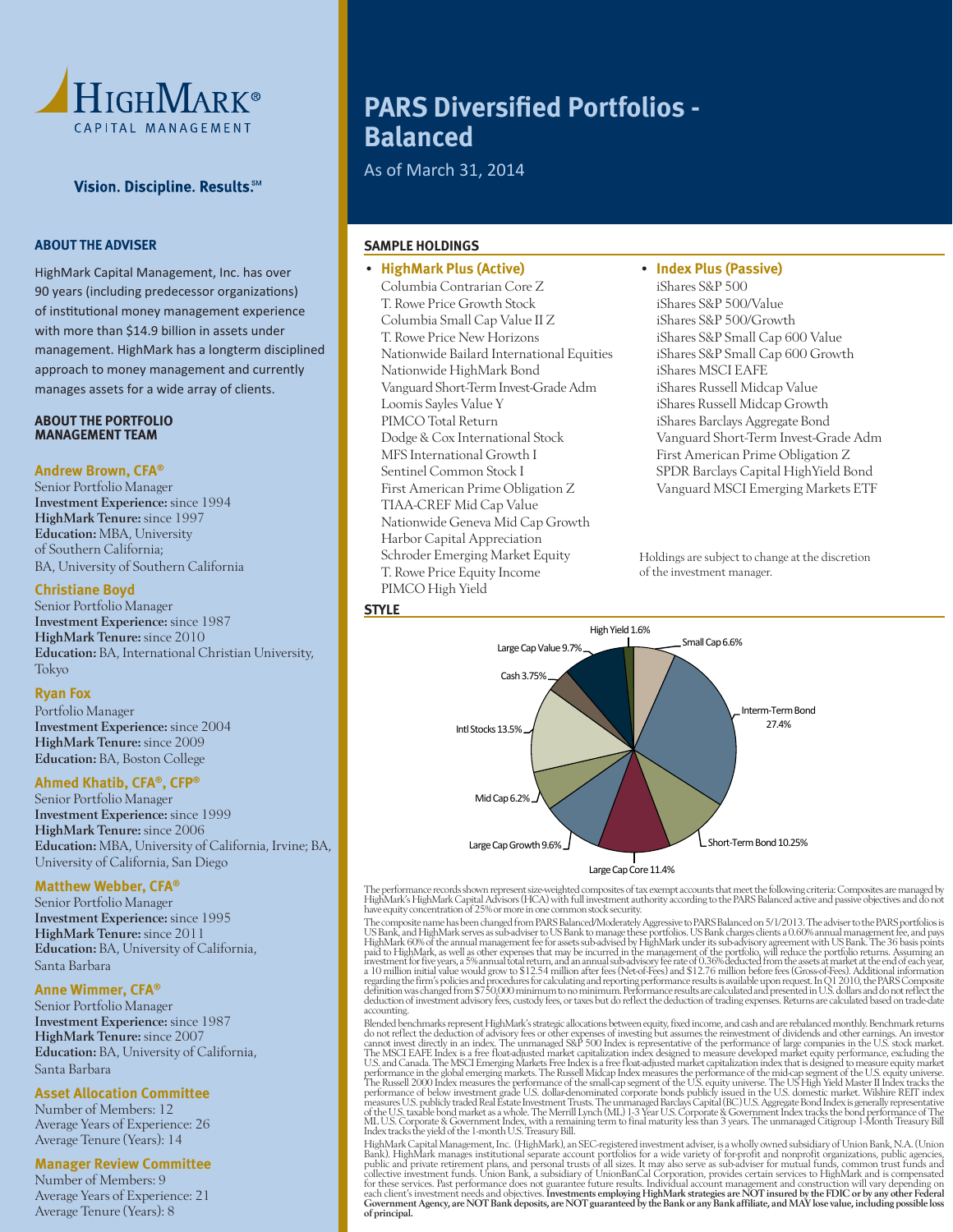

# **WHY THE PARS DIVERSIFIED CAPITAL APPRECIATION PORTFOLIO?**

# **Comprehensive Investment Solution**

 HighMark® Capital Management, Inc.'s (HighMark) diversified investment portfolios are designed to balance return expectations with risk tolerance. Key features include: sophisticated asset allocation and optimization techniques, four layers of diversification (asset class, style, manager, and security), access to rigorously screened, top tier money managers, flexible investment options, and experienced investment management.

#### **Rigorous Manager Due Diligence**

Our manager review committee utilizes a rigorous screening process that searches for investment managers and styles that have not only produced above-average returns within acceptable risk parameters, but have the resources and commitment to continue to deliver these results. We have set high standards for our investment managers and funds. This is a highly specialized, time consuming approach dedicated to one goal: competitive and consistent performance.

### **Flexible Investment Options**

 In order to meet the unique needs of our clients, we offer access to flexible implementation strategies: HighMark Plus utilizes actively managed mutual funds while Index Plus utilizes index-based securities, including exchangetraded funds. Both investment options leverage HighMark's active asset allocation approach.

### **Risk Management**

The portfolio is constructed to control risk through four layers of diversification -- asset classes (cash, fixed income, equity), investment styles (large cap, small cap, international, value, growth), managers and securities. Disciplined mutual fund selection and monitoring process helps to drive return potential while reducing portfolio risk.

# **PARS Diversified Portfolios -Capital Appreciation**

As of March 31, 2014

# **INVESTMENT OBJECTIVE**

 The primary goal of the Capital Appreciation objective is growth of principal. The major portion of the assets are invested in equity securities and market fluctuations are expected.



# **ASSET ALLOCATION – CAPITAL APPRECIATION PORTFOLIO**

|                     | <b>Strategic Range</b> | <b>Policy</b> | <b>Tactical</b> |
|---------------------|------------------------|---------------|-----------------|
| Equity              | 65-85%                 | 75%           | 72%             |
| <b>Fixed Income</b> | 10-30%                 | 20%           | 26%             |
| Cash                | $0 - 20%$              | 5%            | 2%              |

# **ANNUALIZED TOTAL RETURNS (Gross of Investment Management Fees)**

# • **HighMark Plus (Active)**

| $\sim$ Inguinal K F tub (ACLIVE)   | $\sim$ 1114 CA F tubit rappressives |  |
|------------------------------------|-------------------------------------|--|
|                                    |                                     |  |
|                                    |                                     |  |
|                                    |                                     |  |
|                                    |                                     |  |
|                                    |                                     |  |
|                                    |                                     |  |
|                                    |                                     |  |
|                                    |                                     |  |
|                                    |                                     |  |
|                                    |                                     |  |
| Inception To Date (63-Mos.) 13.17% | Inception To Date (0-Mos.)  N/A%    |  |
| Rlended Renchmark 14 12%           | Rlended Benchmark N/A %             |  |

 *Blended Benchmark ....................................... 14.12% Blended Benchmark .......................................... N/A%* \* Returns less than 1-year are not annualized. 1 Breakdown for Blended Benchmark: 39.5% S&P500, 7.5% Russell Mid Cap, 10.5% Russell 2000, 5.25% MSCI EM FREE, 10.25% MSCI EAFE, 16% BC US Agg, 3% ML 1-3 Yr US Corp/Gov't, 1% US High Yield Master II, 2% Wilshire REIT, and 5% Citi 1 Mth T-Bill.

### **ANNUAL RETURNS**

| • HighMark Plus (Active) |  |
|--------------------------|--|
|                          |  |
|                          |  |
|                          |  |
|                          |  |
|                          |  |

| -1.35%   |
|----------|
|          |
| . 20.33% |

# **PORTFOLIO FACTS**

• **HighMark Plus (Active)**

| No. of Funds Held in Portfolio 19 |  |
|-----------------------------------|--|

#### • **Index Plus (Passive)**

• **Index Plus (Passive)**

| $7011$ N/A% |  |
|-------------|--|
|             |  |
|             |  |

# • **Index Plus (Passive)**

| No. of Funds Held in Portfolio 13 |  |
|-----------------------------------|--|

 A newly funded account enters a composite after three full months of management and is removed from a composite at the end of the last full month that the account is consistent with the criteria of the composite. Terminated accounts are included<br>in the historical results of a composite through the last full month prior to closing. Composit in domestic (U.S.) or international (non-U.S.) individual securities, funds, or a combination thereof. Account exclusions based on equity security concentrations are applied quarterly. Employing a construction methodology different from the above could lead to different results.